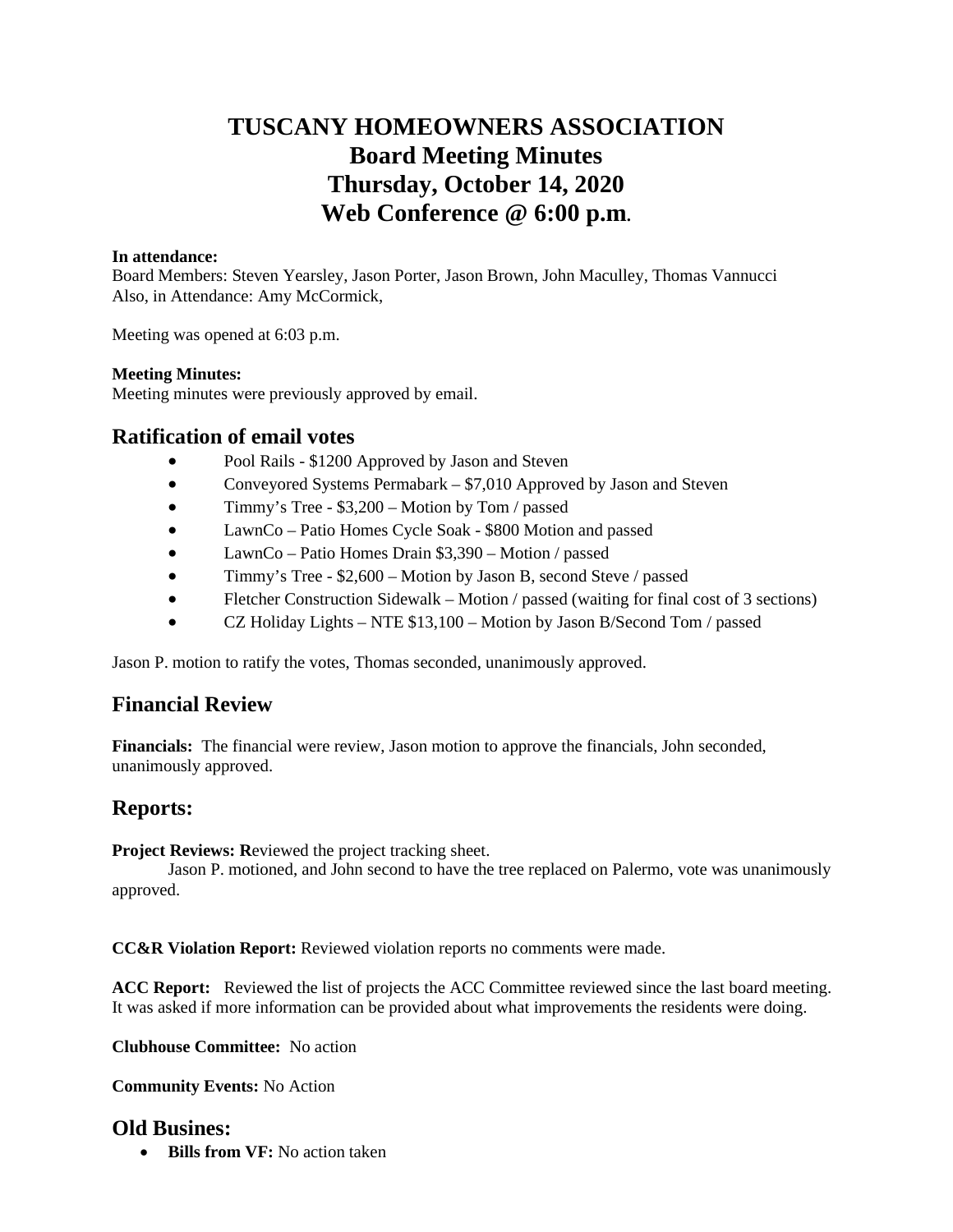- **Tree Replacement Homeowner vs HOA:** Item was tabled until further notice
- **Blue Ribbon Maple Tree Bid:** Set up a meeting to further understand what Blue Ribbon bid included and recommendations for the rest of the trees.

### **New Business:**

The board discussed opportunity for possible efficiencies and savings on Idaho Power bill and Tom will be researching and bring information back to the board for further discussion.

Review of 2021 budget Items reviewed on budget items

### **Minutes provided by Amy McCormick**

Motion to approve the 2021 Budget Motion/ John, Second /Jason P, passed

Approval of 2021 Bids –

- Lawnco HOA & Lawnco Patio Homes Motion / Jason P, Second / Tom, passed
- Perfect Touch Flowers Motion / Jason B (Bubba), Second / John Passed (with addition of Amity Entrance Flowers)
- Aquatech Motion / Jason P, Second/Tom, passed
- Sister Sweepers Motion / Tom, Second/Jason P, passed
- Precision Pump Motion/ Jason B, Second/Tom, passed
- LawnCo Snow Motion & Passed but I don't have names

Peak Security – Requesting updated bid and will send to board for final review and motion once obtained.

With no further business, the meeting was adjourned

These minutes were prepared by Steven Yearsley secretary of the Tuscany Homeowners Association, approved by me and accepted by the Board of Directors of the Tuscany Homeowners Association.

\_\_\_\_\_\_\_\_\_\_\_\_\_\_\_\_\_\_\_\_\_\_\_\_\_\_\_\_ Date: \_\_November 12, 2020 \_\_\_\_\_ Steven Yearsley

Secretary, Tuscany HOA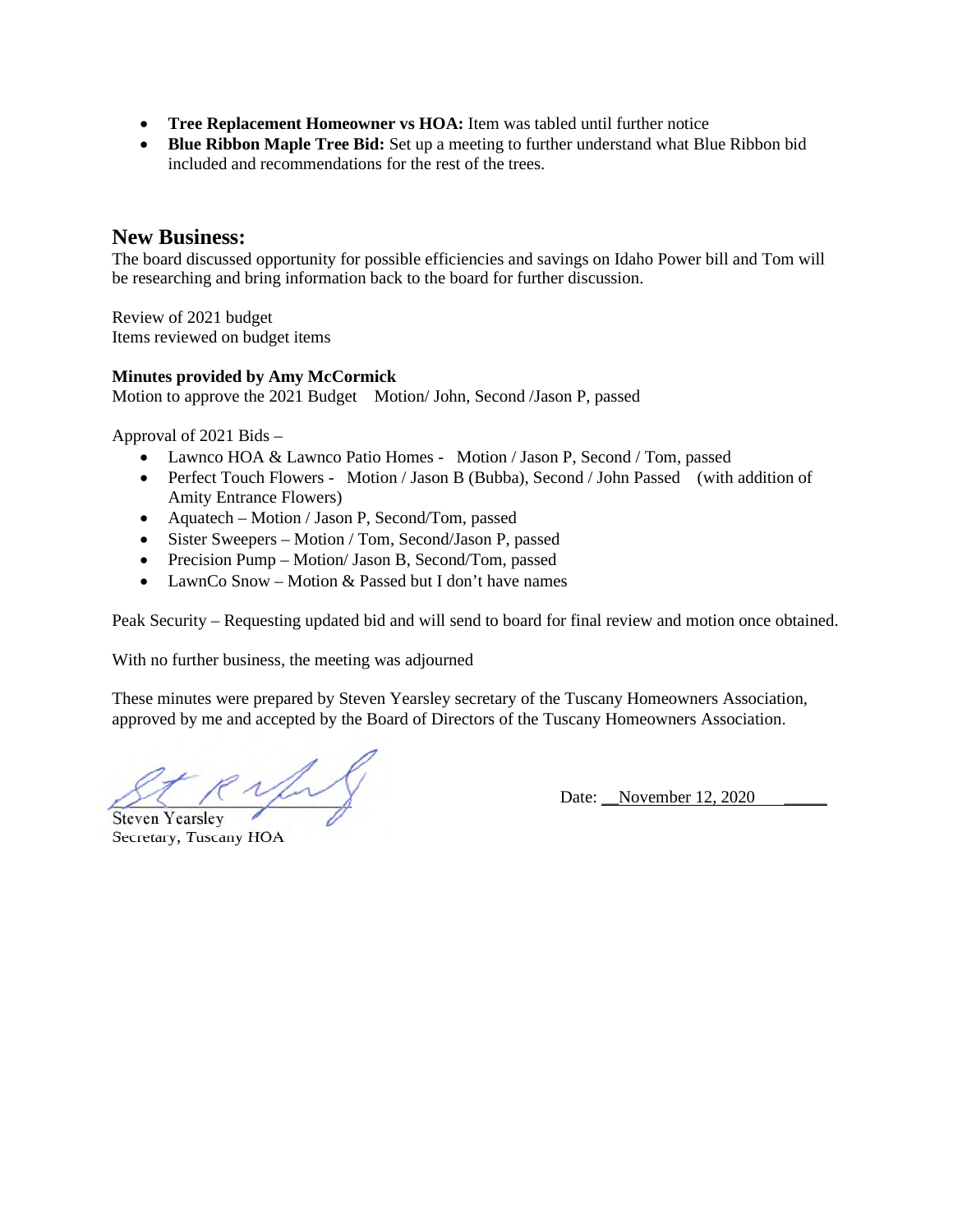

# **Board of Directors Meeting Agenda**  October 14, 2020 – 6pm On line meeting

# **1. Call to order**

# **3. Ratification of email votes**

- Pool Rails \$1200 Approved by Jason and Steven
- Conveyored Systems Permabark \$7010 Approved by Jason and Steven
- Timmy's Tree \$3200 Motion by Tom / passed
- LawnCo Patio Homes Cycle Soak \$800 Motion and passed
- LawnCo Patio Homes Drain \$3390 Motion / passed
- Timmy's Tree \$2600 Motion by Jason B, second Steve / passed
- Fletcher Construction Sidewalk Motion / passed (waiting for final cost of 3 sections)
- CZ Holiday Lights NTE \$13,100 Motion by Jason B/Second Tom

# **4. Financials**

• Approval – August 2020

# **6. Reports**

- Projects Review (Google Document)
- CCR violation Report
- Accounts Receivable Report
- ACC Report

# **7. Old Business:**

- Bills from VF
- Tree Replacement homeowner vs HOA
- Blue Ribbon Maple Tree Bid

# **8. New Business:**

• 2021 Budget

# **9. Set Next Meeting:**

# **10. Adjourn:**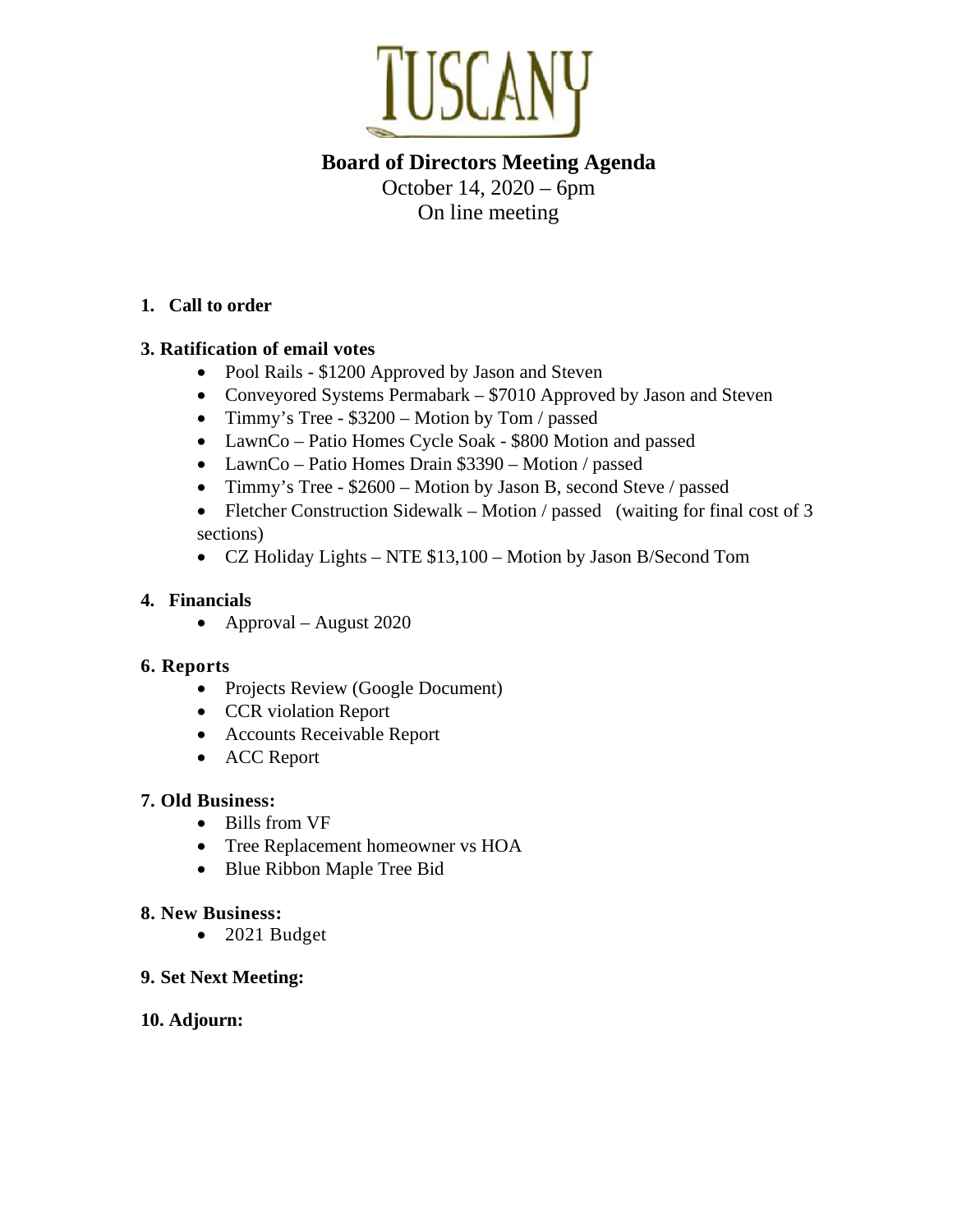### **RUN 10/09/20 12:05:16 TUSCANY HOMEOWNERS ASSOCIATION INC 052500 PAGE 1 B A L A N C E S H E E T August 2020**

|      |                                          | OPERATING     | <b>RESERVE</b> | <b>CLUBHOUSE ESC</b> | <b>TOTAL</b> |
|------|------------------------------------------|---------------|----------------|----------------------|--------------|
|      | <b>CURRENT ASSETS</b>                    |               |                |                      |              |
| 1015 | UNION BANK - CHECKING - PRIMARY          | 279,665.35    |                |                      | 279,665.35   |
| 1056 | WTB INVESTMENT SERVICES - BRKG - OPER    | 519,631.05    |                |                      | 519,631.05   |
| 1085 | UNION BANK - CHECKING - ESCROW           |               |                | 600.00               | 600.00       |
|      |                                          | 799.296.40    | 0.00           | 600.00               | 799.896.40   |
|      | ACCOUNTS RECEIVABLE                      |               |                |                      |              |
| 1210 | ASSESSMENTS                              | 27,559.32     |                |                      | 27.559.32    |
| 1250 | COLLECTIONS                              | 1,335,00      |                |                      | 1,335.00     |
|      |                                          | 28,894.32     | 0.00           | 0.00                 | 28,894.32    |
|      | PREPAID ASSETS                           |               |                |                      |              |
| 1310 | CINCINNATI INS 06/20-21 \$9.170.00       | 6.877.53      |                |                      | 6.877.53     |
| 1311 | CINCINNATI D&O INS 2/28/20-21 \$1,277.00 | 638.52        |                |                      | 638.52       |
| 1350 | AQUATECHNEX MONTHLY SERVICE              | 551.00        |                |                      | 551.00       |
|      |                                          | 8.067.05      | 0.00           | 0.00                 | 8.067.05     |
|      | PROPERTY AND EQUIPMENT                   |               |                |                      |              |
| 1591 | POOL REPLASTERING                        | 61,686.68     |                |                      | 61,686.68    |
| 1592 | POOL COVERS                              | 18,800.00     |                |                      | 18,800.00    |
| 1599 | CLUBHOUSE HVAC EQUIP                     | 6.955.00      |                |                      | 6.955.00     |
| 1633 | COMMUNITY IMPROVEMENTS                   | 18,289.89     |                |                      | 18,289.89    |
| 1680 | ACCUMULATED DEPRECIATION                 | (26, 259, 47) |                |                      | (26, 259.47) |
|      |                                          | 79.472.10     | 0.00           | 0.00                 | 79.472.10    |
|      | TOTAL ASSETS                             | 915.729.87    | 0.00           | 600.00               | 916, 329.87  |
|      |                                          |               |                |                      |              |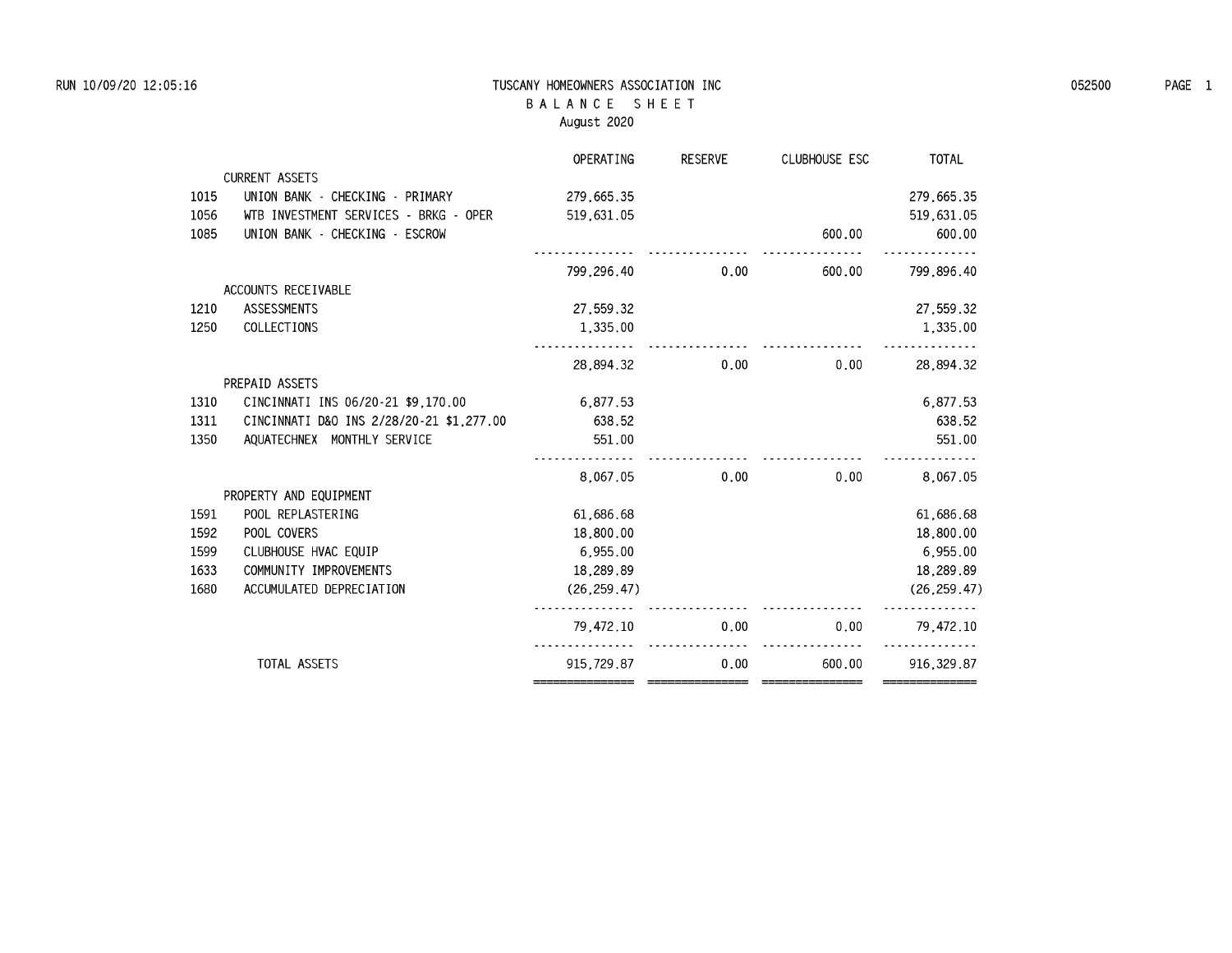### **RUN 10/09/20 12:05:16 TUSCANY HOMEOWNERS ASSOCIATION INC 052500 PAGE 2 B A L A N C E S H E E T August 2020**

|      |                                         | <b>OPERATING</b> | <b>RESERVE</b> | CLUBHOUSE ESC | <b>TOTAL</b> |
|------|-----------------------------------------|------------------|----------------|---------------|--------------|
|      | CURRENT LIABILITIES                     |                  |                |               |              |
| 2010 | ACCOUNTS PAYABLE                        | 21,776.96        |                |               | 21,776.96    |
| 2031 | DEFERRED SEMI ANNUAL ASSESSMENT         | 215,400.00       |                |               | 215,400.00   |
| 2130 | PREPAID ASSESSMENTS                     | 7,218.79         |                |               | 7,218.79     |
| 2150 | LONG TERM LIABILITY - PATIO HOMES       | 50,327.00        |                |               | 50,327.00    |
| 2151 | LONG TERM LIAB - SPENT FROM PATIO HOMES | (24, 539, 85)    |                |               | (24, 539.85) |
| 2190 | CLUBHOUSE DEPOSIT ESCROW                |                  |                | 600.00        | 600.00       |
|      |                                         | 270, 182, 90     | 0.00           | 600.00        | 270,782.90   |
|      | RESTRICTED EQUITY - RESERVES            |                  |                |               |              |
|      | SPENT FROM RESERVES                     |                  |                |               |              |
|      |                                         |                  |                |               |              |
|      |                                         | 0.00             | 0.00           | 0.00          | 0.00         |
|      | OPERATING EQUITY                        |                  |                |               |              |
| 2635 | UNREALIZED GAIN/LOSS - WTB INVESTMENTS  | 5,519.80         |                |               | 5,519.80     |
| 2650 | PRIOR YEAR SURPLUS (DEFICIT)            | 608, 493, 59     |                |               | 608,493.59   |
| 2670 | CURRENT YEAR SURPLUS (DEFICIT)          | 31,533.58        |                |               | 31,533.58    |
|      |                                         | 645.546.97       | 0.00           | 0.00          | 645.546.97   |
|      | TOTAL LIABILITIES & EQUITY              | 915,729.87       | 0.00           | 600.00        | 916, 329, 87 |
|      |                                         |                  |                |               |              |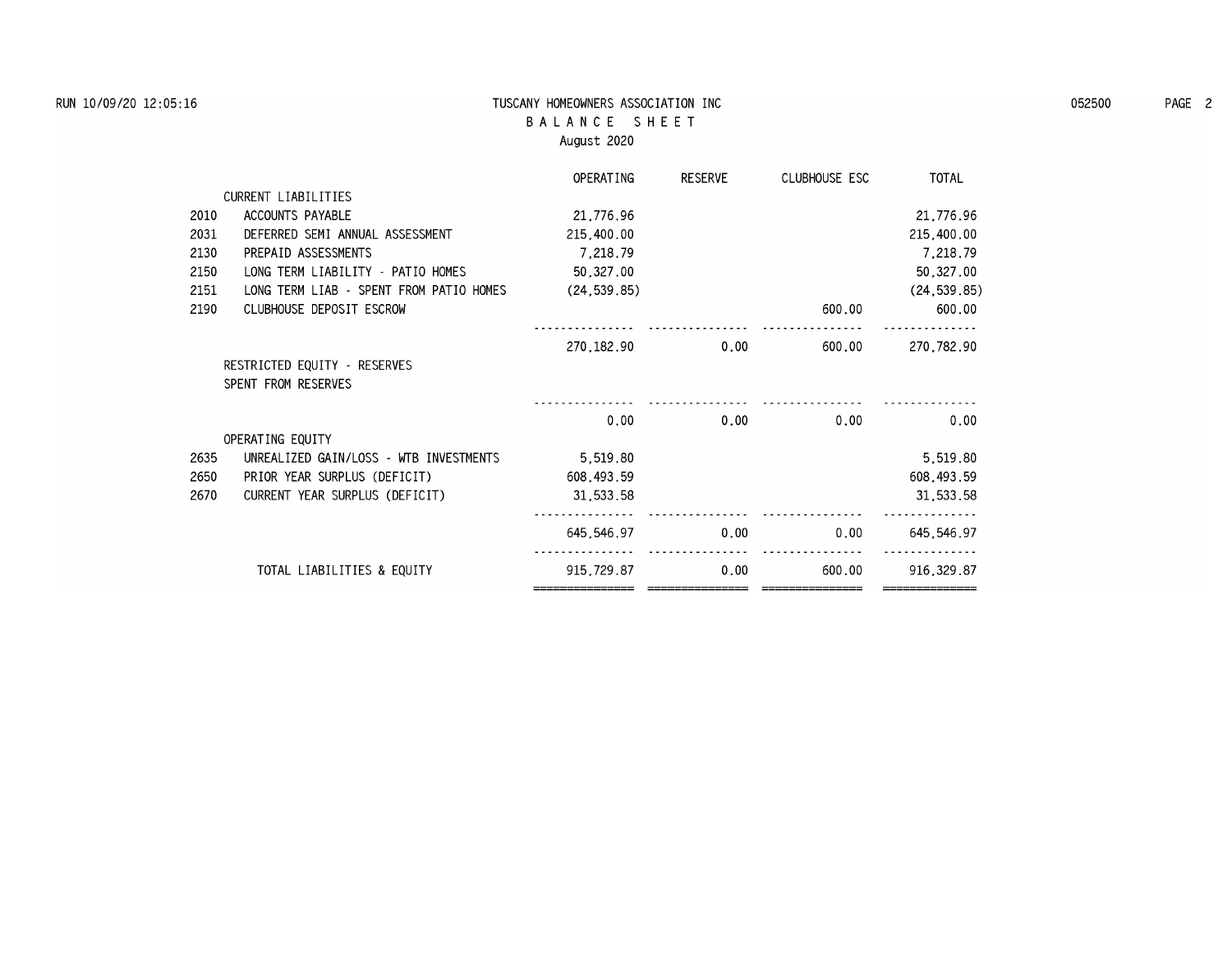# **RUN 10/09/20 12:05:16 TUSCANY HOMEOWNERS ASSOCIATION INC 052500 PAGE 1 REVENUE & EXPENSE BUDGET COMPARISON REPORT**

|                                   | AUGUSI 2020                |                          |                     |                         |                          |                     |                         |  |
|-----------------------------------|----------------------------|--------------------------|---------------------|-------------------------|--------------------------|---------------------|-------------------------|--|
|                                   | <b>CURRENT</b><br>PERIOD   | MONTHLY<br><b>BUDGET</b> | MONTHLY<br>VARIANCE | 8 MONTH<br>PERIOD       | $Y-T-D$<br><b>BUDGET</b> | $Y-T-D$<br>VARIANCE | ANNUAL<br><b>BUDGET</b> |  |
| <b>INCOME</b>                     | .                          |                          |                     |                         | .                        | .                   | .                       |  |
| OPERATING INCOME                  |                            |                          |                     |                         |                          |                     |                         |  |
| ASSESSMENTS - SEMI ANNUAL<br>4020 | 53,900.00                  | 53,850.00                | 50.00               | 430,850.00              | 430,800.00               | 50.00               | 646,200                 |  |
| LATE CHARGES<br>4060              | $-19.80$                   | 266.67                   | $-286.47$           | 7,764.53                | 2,133.32                 | 5,631.21            | 3,200                   |  |
| CLOSING FEES*<br>4080             | 6,300.00                   | 1,750.00                 | 4,550.00            | 16,050.00               | 14,000.00                | 2,050.00            | 21,000                  |  |
| INTEREST - OPERATING<br>4100      | 2,841.23                   | 1,000.00                 | 1,841.23            | 6,308.32                | 8,000.00                 | $-1.691.68$         | 12,000                  |  |
| PRIOR YEAR INCOME<br>4161         | 0.00                       | 0.00                     | 0.00                | 200.00                  | 0.00                     | 200.00              | 0                       |  |
| CLUBHOUSE USAGE FEES<br>4180      | 225.00                     | 500.00                   | $-275.00$           | 2,130.00                | 4,000.00                 | $-1,870.00$         | 6,000                   |  |
| POOL KEY FEES<br>4190             | 175.00                     | 33.33                    | 141.67              | 801.00                  | 266.68                   | 534.32              | 400                     |  |
| LEGAL/COLLECTION<br>4293          | 370.00                     | 0.00                     | 370.00              | 2,720.00                | 0.00                     | 2,720.00            | -0                      |  |
| ALLOWANCE FOR BAD DEBT<br>4969    | 0.00                       | 0.00                     | 0.00                | $-3,937.79$<br><u>.</u> | 0.00                     | $-3,937.79$         | $\mathbf{0}$            |  |
| 4970                              | .<br>63,791.43<br><u>.</u> | 57,400.00<br>.           | 6,391.43<br>.       | 462,886.06<br>.         | .<br>459,200.00<br>.     | 3,686.06<br>.       | .<br>688,800<br>.       |  |
| TOTAL INCOME<br>4980              | 63,791.43                  | 57,400.00                | 6,391.43            | 462,886.06              | 459,200.00               | 3,686.06            | 688,800                 |  |
| EXPENSES                          |                            |                          |                     |                         |                          |                     |                         |  |
| GROUNDS MAINTENANCE               |                            |                          |                     |                         |                          |                     |                         |  |
| 6035 GENERAL MAINTENANCE          | 2.031.40                   | 1,500.00                 | 531.40              | 25,198,01               | 12,000.00                | 13,198.01           | 18,000                  |  |

| 2.031.40                                                                                                                                                                          | .500.00   | 531.40      | 25.198.01   | 12,000.00  | 13.198.01 | 18,000  |
|-----------------------------------------------------------------------------------------------------------------------------------------------------------------------------------|-----------|-------------|-------------|------------|-----------|---------|
| 19.443.75                                                                                                                                                                         | 12.958.33 | 6.485.42    | 122.235.00  | 103.666.68 | 18.568.32 | 155.500 |
| 214.00                                                                                                                                                                            | 66.67     | 147.33      | L.517.00    | 533.32     | 983.68    | 800     |
| 4.225.40                                                                                                                                                                          | 2.333.33  | .892.07     | 22, 267, 45 | 18,666.68  | 3.600.77  | 28,000  |
| 0.00                                                                                                                                                                              | 1.333.33  | $-1.333.33$ | 21,338,53   | 10.666.68  | 10.671.85 | 16,000  |
| ----------------------<br>GENERAL MAINTENANCE<br>6035<br>6040 CONTRACTED LAWN SERVICE<br>6083 EXTERMINATION<br>IRRIGATION MAINTENANCE & REPAIR<br>6124 IRRIGATION ASSESSMENT-NMID |           |             |             |            |           |         |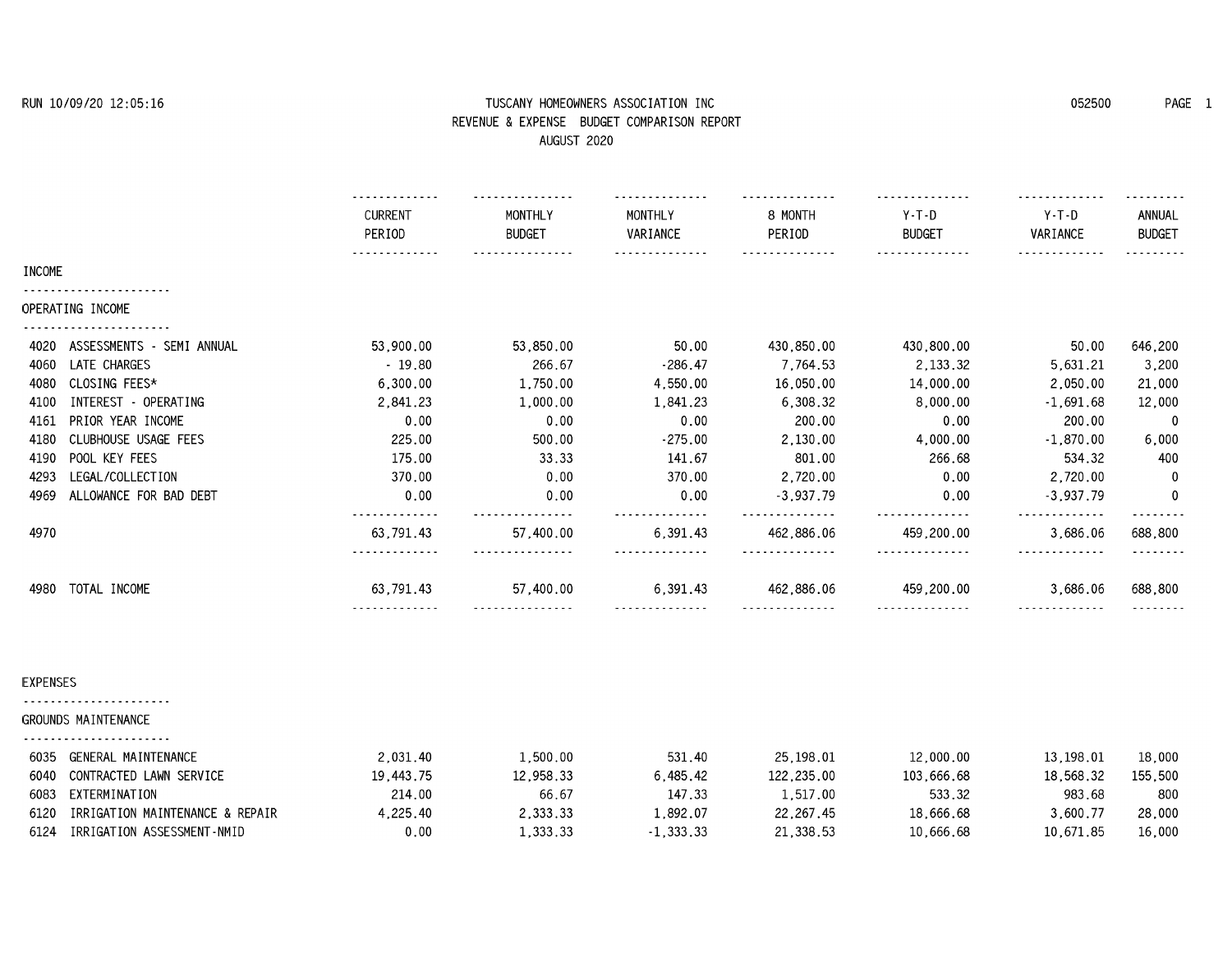# **RUN 10/09/20 12:05:16 TUSCANY HOMEOWNERS ASSOCIATION INC 052500 PAGE 2 REVENUE & EXPENSE BUDGET COMPARISON REPORT**

|           |                                     |                            | AUGUSI 2020              |                     |                     |                          |                     |                         |
|-----------|-------------------------------------|----------------------------|--------------------------|---------------------|---------------------|--------------------------|---------------------|-------------------------|
|           |                                     | <b>CURRENT</b><br>PERIOD   | MONTHLY<br><b>BUDGET</b> | MONTHLY<br>VARIANCE | 8 MONTH<br>PERIOD   | $Y-T-D$<br><b>BUDGET</b> | $Y-T-D$<br>VARIANCE | ANNUAL<br><b>BUDGET</b> |
| 6190      | WATER FEATURE REPAIRS & MAINTENANCE | 2.863.74                   | 3.750.00                 | $-886.26$           | 17.736.26           | 30,000.00                | $-12.263.74$        | <u>.</u><br>45,000      |
| 6241      | STRUCTURAL PRUNING                  | 0.00                       | 416.67                   | $-416.67$           | 0.00                | 3.333.32                 | $-3.333.32$         | 5,000                   |
| 6301      | PRIVATE ROAD MAINTENANCE            | 0.00                       | 541.67                   | $-541.67$           | 0.00                | 4,333.32                 | $-4,333.32$         | 6,500                   |
| 6306      | COMMON AREA IMPROVEMENT             | 3.510.13                   | 5,833.33                 | $-2,323,20$         | 29,029.13           | 46,666.68                | $-17,637,55$        | 70,000                  |
| 6353      | SNOW SERVICES                       | 0.00                       | 916.67                   | $-916.67$           | 0.00                | 7.333.32                 | $-7.333.32$         | 11,000                  |
| 6361      | LIGHTING MAINTENANCE                | 0.00                       | 200.00                   | $-200.00$           | 36.37               | 1,600.00                 | $-1,563.63$         | 2,400                   |
| 6363      | WALKWAY MAINTENANCE                 | 0.00                       | 833.33                   | $-833.33$           | 0.00                | 6,666.68                 | $-6,666.68$         | 10,000                  |
| 6507      | PLAYGROUND REPAIRS & MAINTENANCE    | 0.00                       | 291.67                   | $-291.67$           | 0.00                | 2,333.32                 | $-2,333.32$         | 3,500                   |
| 6581      | VANDALISM                           | 0.00                       | 291.67                   | $-291.67$<br>.      | 326.00              | 2,333.32<br>.            | $-2,007.32$         | 3,500                   |
| 6599      |                                     | 32,288,42                  | 31,266.67                | 1.021.75            | .<br>239,683.75     | 250, 133, 32             | .<br>$-10,449,57$   | .<br>375,200            |
|           | POOL/CLUBHOUSE EXPENSE              |                            |                          |                     |                     |                          |                     |                         |
| 7040      | CONTRACTED POOL SERVICE             | 16.552.74                  | 3.956.92                 | 12,595.82           | 42.066.50           | 31,655.32                | 10.411.18           | 47,483                  |
| 7042      | POOL RESURFACING                    | 0.00                       | 2,916.67                 | $-2,916.67$         | 37,756.00           | 23, 333. 32              | 14,422.68           | 35,000                  |
| 7045      | POOL REPAIR                         | 0.00                       | 958.33                   | $-958.33$           | 2,265.72            | 7,666.68                 | $-5,400.96$         | 11,500                  |
| 7050      | CLUBHOUSE CLEANING                  | 8,864.15                   | 1,386.25                 | 7,477.90            | 11,484.85           | 11,090.00                | 394.85              | 16,635                  |
| 7070      | GAS                                 | 496.55                     | 625.00                   | $-128.45$           | 2,376.17            | 5,000.00                 | $-2,623.83$         | 7,500                   |
| 7311      | INTERNET & PHONE                    | 115.62                     | 158.33                   | $-42.71$            | 924.96              | 1,266.68                 | -341.72             | 1,900                   |
| 7640      | SECURITY SERVICE - CONTRACTING      | 0.00                       | 208.33<br>.              | $-208.33$           | 504.74              | 1.666.68                 | $-1.161.94$<br>.    | 2,500                   |
| 7899      |                                     | .<br>26.029.06<br><u>.</u> | 10.209.83<br>.           | .<br>15.819.23<br>. | .<br>97.378.94<br>. | .<br>81.678.68<br>.      | 15.700.26<br>.      | .<br>122,518<br>.       |
| UTILITIES |                                     |                            |                          |                     |                     |                          |                     |                         |
|           | 7910 ELECTRIC                       | 5.696.94                   | 2,666.67                 | 3.030.27            | 23.934.65           | 21.333.32                | 2.601.33            | 32,000                  |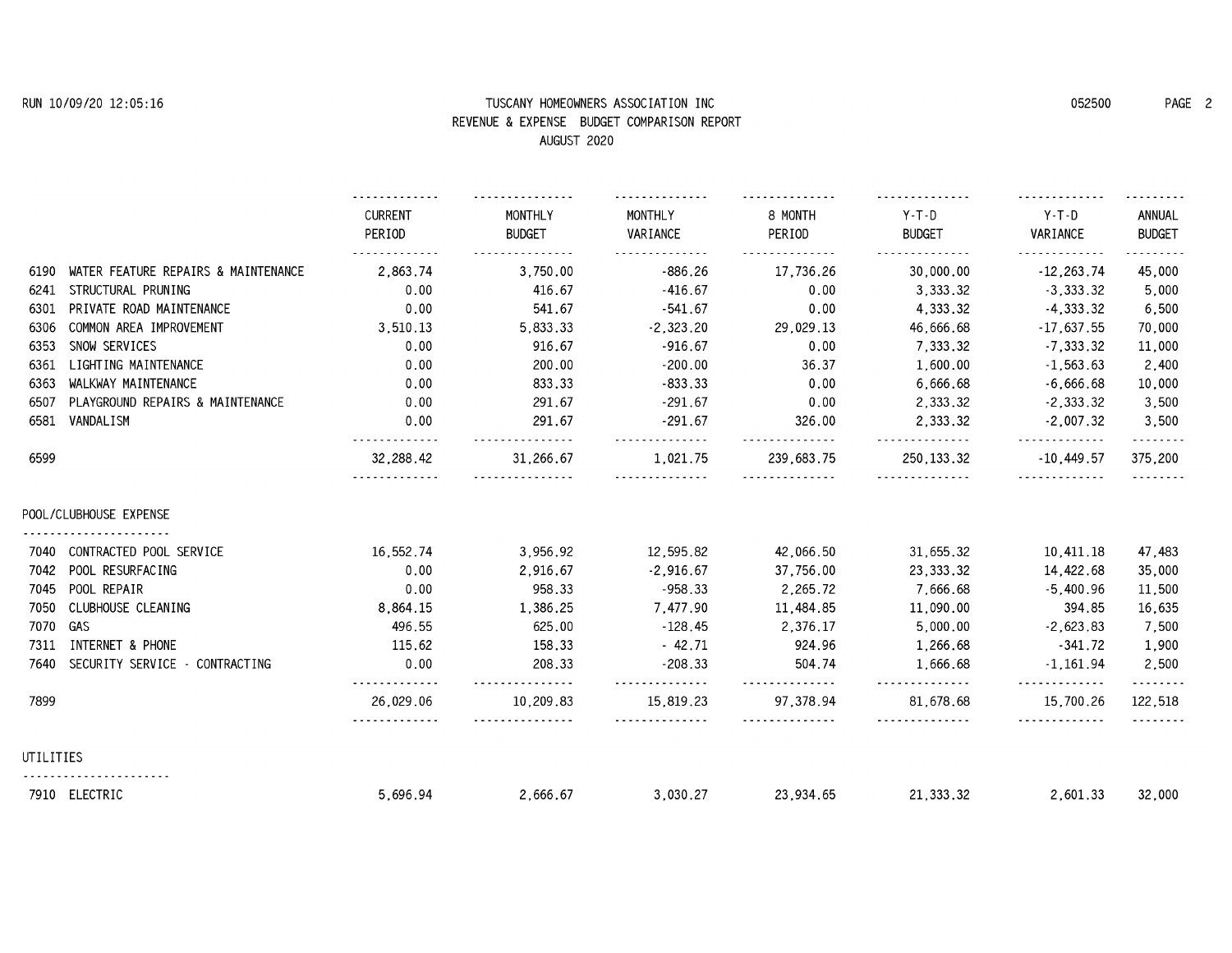# **RUN 10/09/20 12:05:16 TUSCANY HOMEOWNERS ASSOCIATION INC 052500 PAGE 3 REVENUE & EXPENSE BUDGET COMPARISON REPORT**

|                  | AUGUSI 2020                     |                          |                          |                     |                   |                        |                     |                         |
|------------------|---------------------------------|--------------------------|--------------------------|---------------------|-------------------|------------------------|---------------------|-------------------------|
|                  |                                 | <b>CURRENT</b><br>PERIOD | MONTHLY<br><b>BUDGET</b> | MONTHLY<br>VARIANCE | 8 MONTH<br>PERIOD | Y-T-D<br><b>BUDGET</b> | $Y-T-D$<br>VARIANCE | ANNUAL<br><b>BUDGET</b> |
| 7920             | WATER/SEWER                     | 1.748.49                 | 458.33                   | 1.290.16            | 4.977.48          | 3.666.68               | 1.310.80            | 5.500                   |
| 7960             | GAS-BUILDING                    | 0.00                     | 0.00                     | 0.00                | 173.60            | 0.00                   | 173.60              | $\mathbf{0}$            |
| 7999             |                                 | 7.445.43                 | 3.125.00                 | 4.320.43            | 29.085.73         | 25,000.00              | 4.085.73            | 37.500                  |
|                  | ADMINISTRATIVE                  |                          |                          |                     |                   |                        |                     |                         |
|                  | 8020 MANAGEMENT FEE             | 5,100.00                 | 5,100.00                 | 0.00                | 40,800.00         | 40,800.00              | 0.00                | 61,200                  |
|                  | 8040 POSTAGE                    | 34.55                    | 291.67                   | $-257.12$           | 998.40            | 2,333.32               | $-1,334.92$         | 3,500                   |
| 8060             | COPIES/PRINTING/SUPPLIES        | 128.15                   | 458.33                   | $-330.18$           | 2,250.24          | 3,666.68               | $-1,416.44$         | 5,500                   |
| 8061             | WEBSITE                         | 0.00                     | 41.67                    | $-41.67$            | 240.00            | 333.32                 | $-93.32$            | 500                     |
| 8070             | ACCOUNTS RECEIVABLE COLLECTIONS | 465.00                   | 0.00                     | 465.00              | 2,815.00          | 0.00                   | 2.815.00            | 0                       |
| 8080             | CPA SERVICES                    | 0.00                     | 37.50                    | $-37.50$            | 300.00            | 300.00                 | 0.00                | 450                     |
| 8100             | LEGAL EXPENSE                   | 1,494.50                 | 625.00                   | 869.50              | 3,456.40          | 5,000.00               | $-1,543.60$         | 7,500                   |
| 8106             | LEGAL EXPENSE - COLLECTIONS     | 0.00                     | 416.67                   | $-416.67$           | 0.00              | 3,333.32               | $-3,333,32$         | 5,000                   |
| 8180             | INCOME TAX                      | 0.00                     | 83.33                    | $-83.33$            | 6,476.00          | 666.68                 | 5,809.32            | 1,000                   |
| 8230             | <b>BANK CHARGES</b>             | 9.00                     | 0.00                     | 9.00                | 101.97            | 0.00                   | 101.97              | 0                       |
| 8320             | HOLIDAY LIGHTING                | 0.00                     | 416.67                   | $-416.67$           | 0.00              | 3,333.32               | $-3,333.32$         | 5,000                   |
| 8322             | SPECIAL EVENTS                  | $-200.00$                | 333.33                   | $-533.33$           | 500.00            | 2,666.68               | $-2,166.68$         | 4,000                   |
| 8330             | DEPRECIATION                    | 0.00                     | 791.67                   | $-791.67$           | 0.00              | 6,333.32               | $-6,333.32$         | 9,500                   |
| 8341             | MISCELLANEOUS OPERATING         | 0.00                     | 41.67                    | $-41.67$            | 450.50            | 333.32                 | 117.18              | 500                     |
| 8390             | ANNUAL CORPORATE REPORT         | 0.00                     | 2.92                     | $-2.92$             | 35.00             | 23.32<br>.             | 11.68<br>.          | -35                     |
| 8479             |                                 | 7,031.20                 | 8,640.43                 | $-1.609.23$         | 58.423.51         | 69, 123, 28            | $-10,699.77$        | 103,685                 |
| <b>INSURANCE</b> |                                 |                          |                          |                     |                   |                        |                     |                         |
|                  | 8482 D&O INSURANCE              | 106.42                   | 106.67                   | $-0.25$             | 638.48            | 853.32                 | $-214.84$           | 1,280                   |